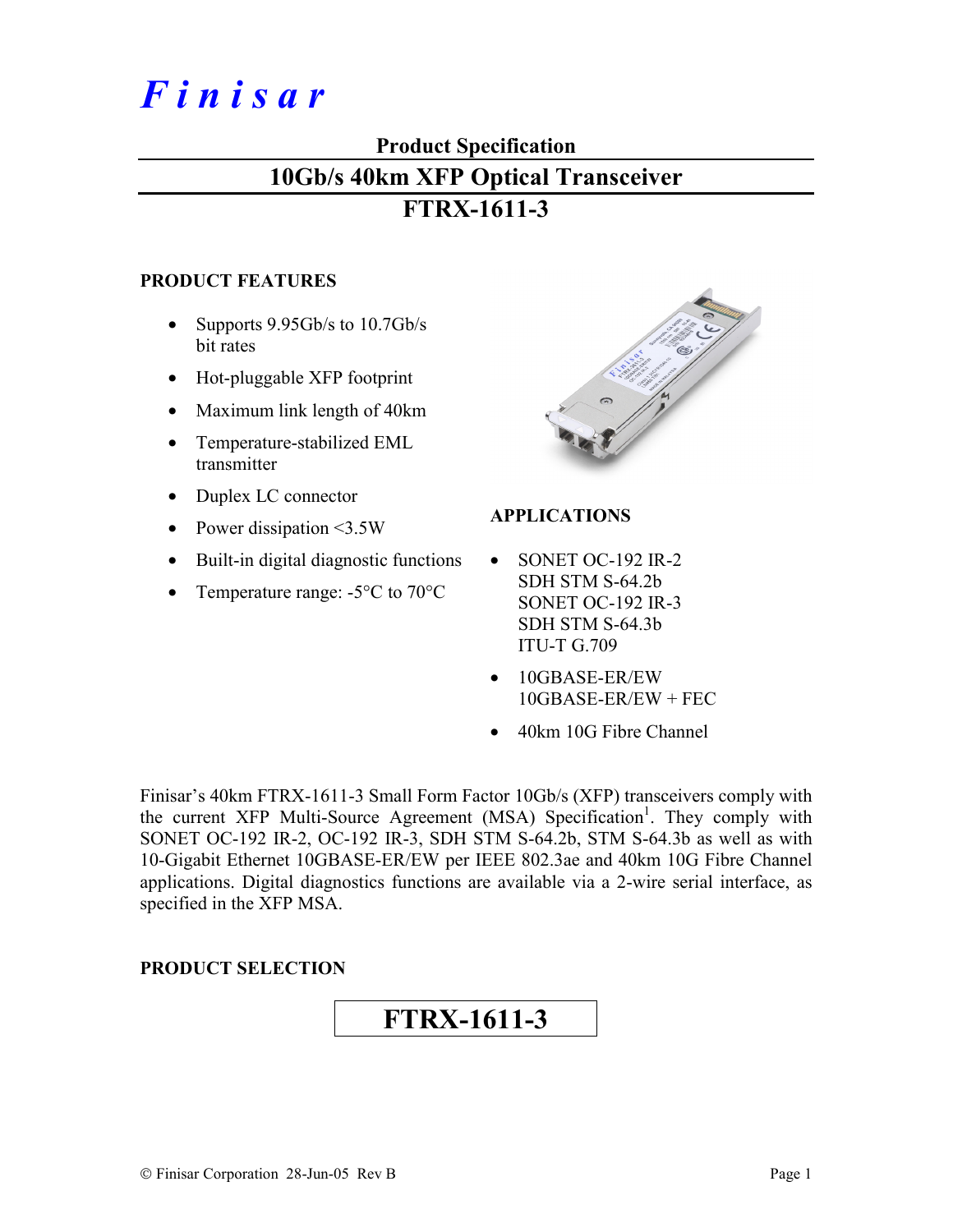#### **I. Pin Descriptions**

| Pin             | Logic          | <b>Symbol</b>             | Name/Description                                              |                |  |  |
|-----------------|----------------|---------------------------|---------------------------------------------------------------|----------------|--|--|
| 1               |                | <b>GND</b>                | Module Ground                                                 |                |  |  |
| $\overline{2}$  |                | VEE5                      | Optional -5.2 Power Supply - Not required                     |                |  |  |
| $\overline{3}$  | LVTTL-I        | Mod-Desel                 | Module De-select; When held low allows the module to          |                |  |  |
|                 |                |                           | respond to 2-wire serial interface commands                   |                |  |  |
| $\overline{4}$  | LVTTL-O        |                           | Interrupt (bar); Indicates presence of an important condition | $\overline{2}$ |  |  |
|                 |                | Interrupt                 | which can be read over the serial 2-wire interface            |                |  |  |
| 5               | LVTTL-I        | TX DIS                    | Transmitter Disable; Transmitter laser source turned off      |                |  |  |
| $\overline{6}$  |                | VCC5                      | +5 Power Supply                                               |                |  |  |
| $\overline{7}$  |                | <b>GND</b>                | Module Ground                                                 | 1              |  |  |
| $\overline{8}$  |                | $\overline{VCC3}$         | +3.3V Power Supply                                            |                |  |  |
| $\overline{9}$  |                | $\overline{\text{VCC}}$ 3 | +3.3V Power Supply                                            |                |  |  |
| 10              | <b>LVTTL-I</b> | <b>SCL</b>                | Serial 2-wire interface clock                                 | $\sqrt{2}$     |  |  |
| 11              | LVTTL-         | SDA                       | Serial 2-wire interface data line                             | $\overline{2}$ |  |  |
|                 | I/O            |                           |                                                               |                |  |  |
| $\overline{12}$ | LVTTL-O        | Mod_Abs                   | Module Absent; Indicates module is not present. Grounded      | $\overline{2}$ |  |  |
|                 |                |                           | in the module.                                                |                |  |  |
| 13              | LVTTL-O        | Mod NR                    | Module Not Ready; Finisar defines it as a logical OR          | $\overline{2}$ |  |  |
|                 |                |                           | between RX LOS and Loss of Lock in TX/RX.                     |                |  |  |
| 14              | LVTTL-O        | RX LOS                    | Receiver Loss of Signal indicator                             | $\overline{2}$ |  |  |
| 15              |                | <b>GND</b>                | Module Ground                                                 | 1              |  |  |
| $\overline{16}$ |                | <b>GND</b>                | Module Ground                                                 | 1              |  |  |
| 17              | $CML-O$        | RD-                       | Receiver inverted data output                                 |                |  |  |
| $\overline{18}$ | $CML-O$        | $RD+$                     | Receiver non-inverted data output                             |                |  |  |
| $\overline{19}$ |                | <b>GND</b>                | Module Ground                                                 | 1              |  |  |
| $20\,$          |                | VCC <sub>2</sub>          | +1.8V Power Supply                                            |                |  |  |
| 21              | LVTTL-I        | P Down/RST                | Power Down; When high, places the module in the low           |                |  |  |
|                 |                |                           | power stand-by mode and on the falling edge of P Down         |                |  |  |
|                 |                |                           | initiates a module reset                                      |                |  |  |
|                 |                |                           | Reset; The falling edge initiates a complete reset of the     |                |  |  |
|                 |                |                           | module including the 2-wire serial interface, equivalent to a |                |  |  |
|                 |                |                           | power cycle.                                                  |                |  |  |
| 22              |                | VCC <sub>2</sub>          | +1.8V Power Supply                                            |                |  |  |
| 23              |                | <b>GND</b>                | Module Ground                                                 | 1              |  |  |
| 24              | PECL-I         | RefCLK+                   | Reference Clock non-inverted input, AC coupled on the         |                |  |  |
|                 |                |                           | host board - Not required                                     |                |  |  |
| 25              | PECL-I         | RefCLK-                   | Reference Clock inverted input, AC coupled on the host        |                |  |  |
|                 |                |                           | board - Not required<br>Module Ground                         |                |  |  |
| 26              |                | <b>GND</b>                |                                                               | 1              |  |  |
| $\overline{27}$ |                | <b>GND</b>                | Module Ground                                                 | 1              |  |  |
| $\overline{28}$ | CML-I          | TD-                       | Transmitter inverted data input                               |                |  |  |
| $\overline{29}$ | CML-I          | $TD+$                     | Transmitter non-inverted data input                           |                |  |  |
| $\overline{30}$ |                | <b>GND</b>                | Module Ground                                                 | 1              |  |  |

#### Notes:

1. Module circuit ground is isolated from module chassis ground within the module.

2. Open collector; should be pulled up with 4.7k – 10kohms on host board to a voltage between 3.15V and 3.6V.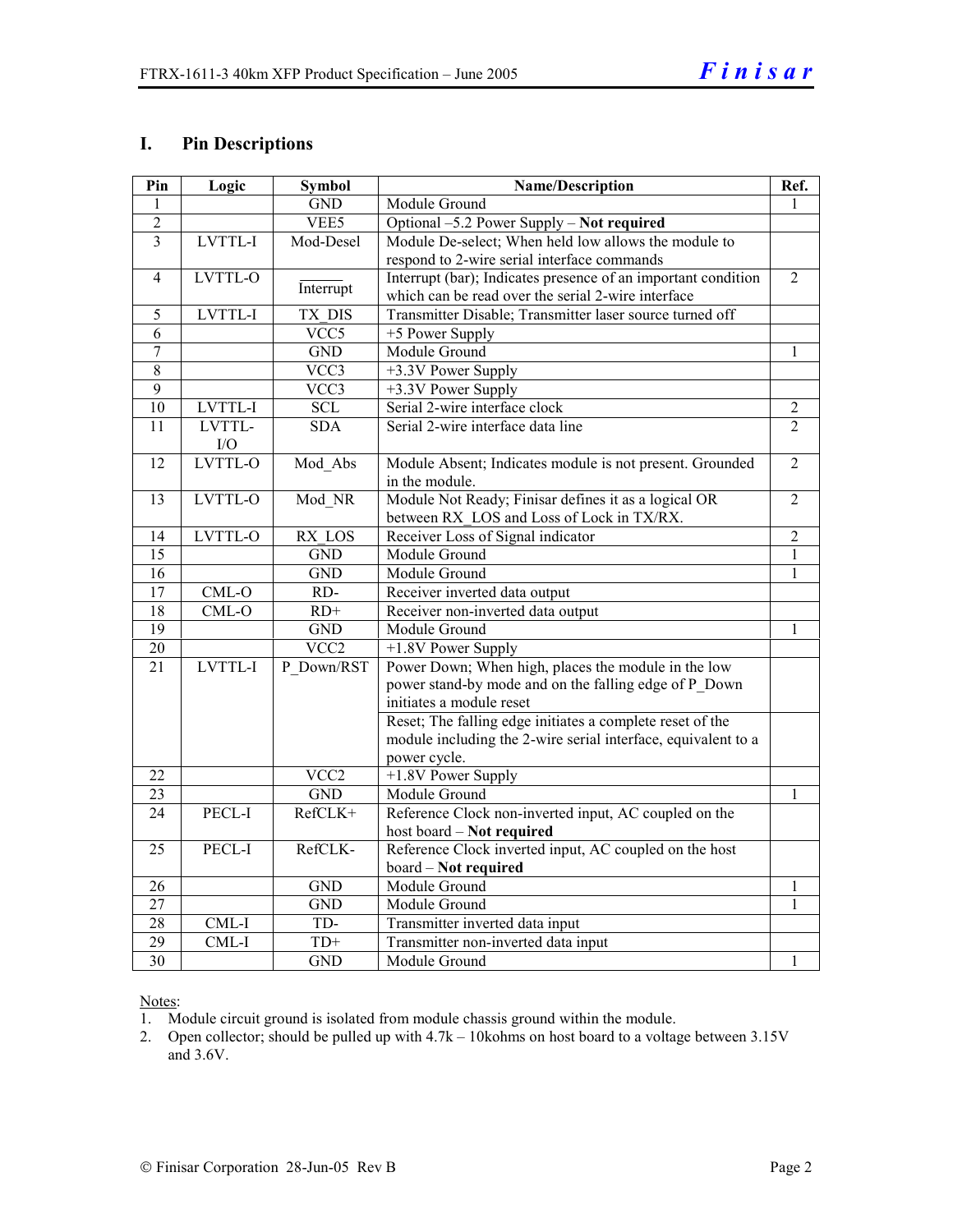

#### **Diagram of Host Board Connector Block Pin Numbers and Names**

#### **II. Absolute Maximum Ratings**

| Parameter                  | <b>Symbol</b> | Min    | Tvp | Max | Unit    | Ref. |
|----------------------------|---------------|--------|-----|-----|---------|------|
| Maximum Supply Voltage 1   | Vcc3          | $-0.5$ |     | 4.1 |         |      |
| Maximum Supply Voltage 2   | Vcc5          | $-0.5$ |     | o.u |         |      |
| <b>Storage Temperature</b> |               | -40    |     |     | $\circ$ |      |
| Case Operating Temperature | ⊦ OP          |        |     | 70  | $\sim$  |      |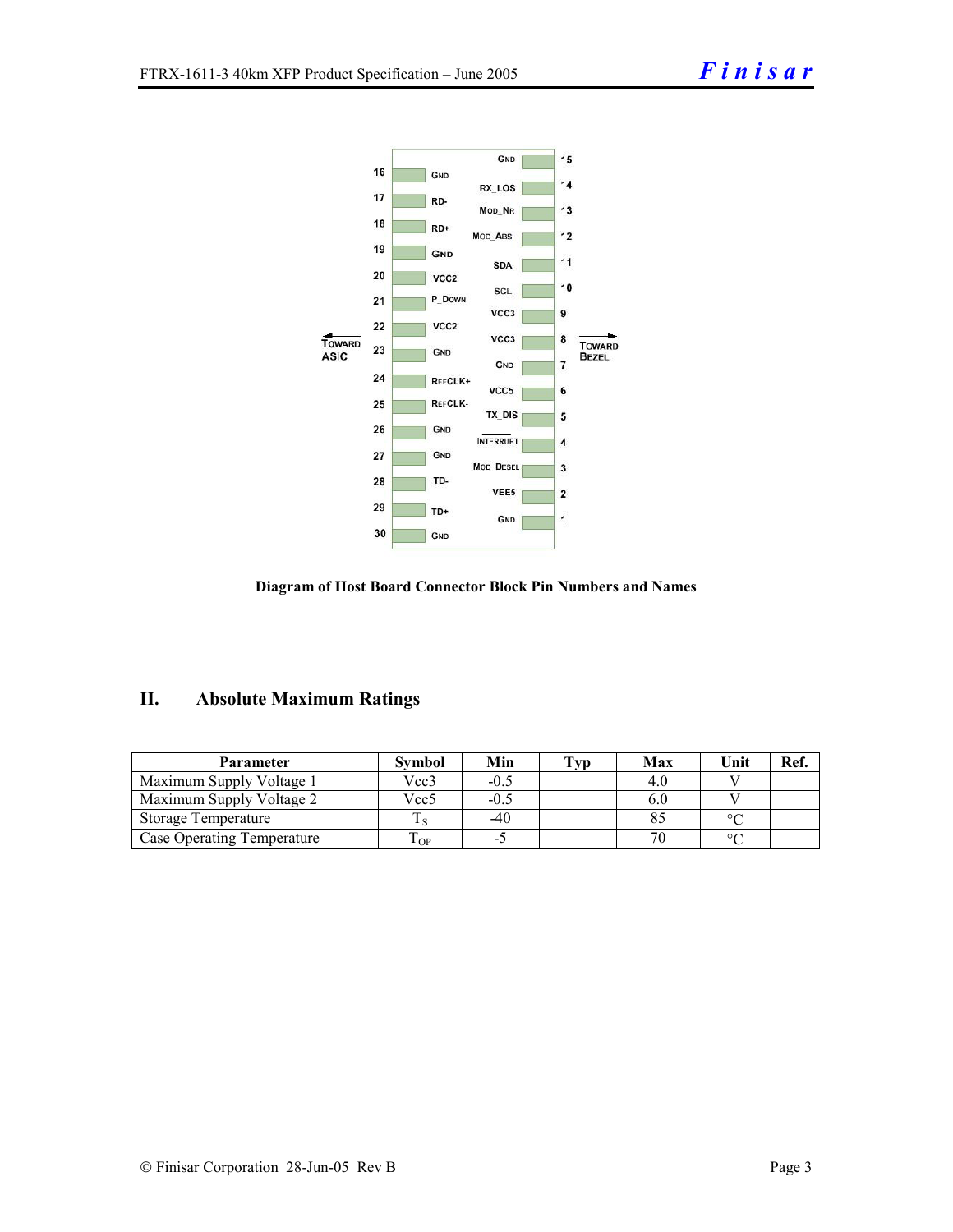| Parameter                                        | <b>Symbol</b>          | Min              | Typ     | Max          | Unit                    | Ref.           |  |  |
|--------------------------------------------------|------------------------|------------------|---------|--------------|-------------------------|----------------|--|--|
| Main Supply Voltage                              | Vcc <sub>5</sub>       | 4.75             |         | 5.25         | V                       |                |  |  |
| Supply Voltage #2                                | Vcc3                   | 3.13             |         | 3.45         | $\overline{\mathsf{V}}$ |                |  |  |
| Supply Voltage #3                                | Vcc2                   | 1.71             |         | 1.89         | V                       |                |  |  |
| $\overline{\text{Supply}}$ Current – Vcc5 supply | Icc <sub>5</sub>       |                  |         | 350          | mA                      |                |  |  |
| Supply Current – Vcc3 supply                     | Icc3                   |                  |         | 400          | mA                      |                |  |  |
| Supply Current – Vcc2 supply                     | Icc2                   |                  |         | 750          | mA                      |                |  |  |
| Module total power                               | P                      |                  |         | 3.5          | W                       | 1              |  |  |
| <b>Transmitter</b>                               |                        |                  |         |              |                         |                |  |  |
| Input differential impedance                     | $R_{in}$               |                  | 100     |              | $\Omega$                | 2              |  |  |
| Differential data input swing                    | Vin,pp                 | 120              |         | 820          | mV                      |                |  |  |
| Transmit Disable Voltage                         | $V_D$                  | 2.0              |         | Vcc          | V                       | $\overline{3}$ |  |  |
| Transmit Enable Voltage                          | $V_{EN}$               | <b>GND</b>       |         | $GND+0.8$    | V                       |                |  |  |
| <b>Transmit Disable Assert Time</b>              |                        |                  |         | 10           | <b>us</b>               |                |  |  |
| <b>Receiver</b>                                  |                        |                  |         |              |                         |                |  |  |
| Differential data output swing                   | Vout,pp                | 340              | 650     | 850          | mV                      | $\overline{4}$ |  |  |
| Data output rise time                            | $\mathfrak{t}_{\rm r}$ |                  |         | 38           | ps                      | $\overline{5}$ |  |  |
| Data output fall time                            | $t_{\rm f}$            |                  |         | 38           | ps                      | $\overline{5}$ |  |  |
| LOS Fault                                        | $V_{LOS fault}$        | $Vec - 0.5$      |         | $Vec_{HOST}$ | V                       | 6              |  |  |
| <b>LOS</b> Normal                                | $\rm V_{LOS\,norm}$    | <b>GND</b>       |         | $GND+0.5$    | V                       | $\overline{6}$ |  |  |
| Power Supply Rejection                           | <b>PSR</b>             | See Note 6 below |         |              | $\overline{7}$          |                |  |  |
| <b>Reference Clock</b>                           |                        |                  |         |              |                         |                |  |  |
| Clock differential input impedance               | $R$ cl $k_{in}$        |                  | 100     |              | $\Omega$                |                |  |  |
| Reference Clock frequency                        | f(                     |                  | Baud/64 |              | MHz                     |                |  |  |
| Differential clock input swing                   | Vclkin,pp              | 640              |         | 1600         | mV                      |                |  |  |
| Clock output rise/fall time                      | $t_{rf}$               | 200              |         | 1250         | ps                      | 5              |  |  |
| Reference clock frequency tolerance              | $\overline{Df}$        | $-100$           |         | $+100$       | <b>PPM</b>              |                |  |  |

#### **III.** Electrical Characteristics ( $T_{OP}$  = -5 to 70 °C,  $V_{CC5}$  = 4.75 to 5.25 Volts)

Notes:

1. Maximum total power value is specified across the full temperature and voltage range.

- 2. After internal AC coupling.
- 3. Or open circuit.
- 4. Into 100 ohms differential termination.
- 5.  $20 80 \%$
- 6. Loss Of Signal is open collector to be pulled up with a 4.7k 10kohm resistor to 3.15 3.6V. Logic 0 indicates normal operation; logic 1 indicates no signal detected.
- 7. Per Section 2.7.1. in the XFP MSA Specification<sup>1</sup>.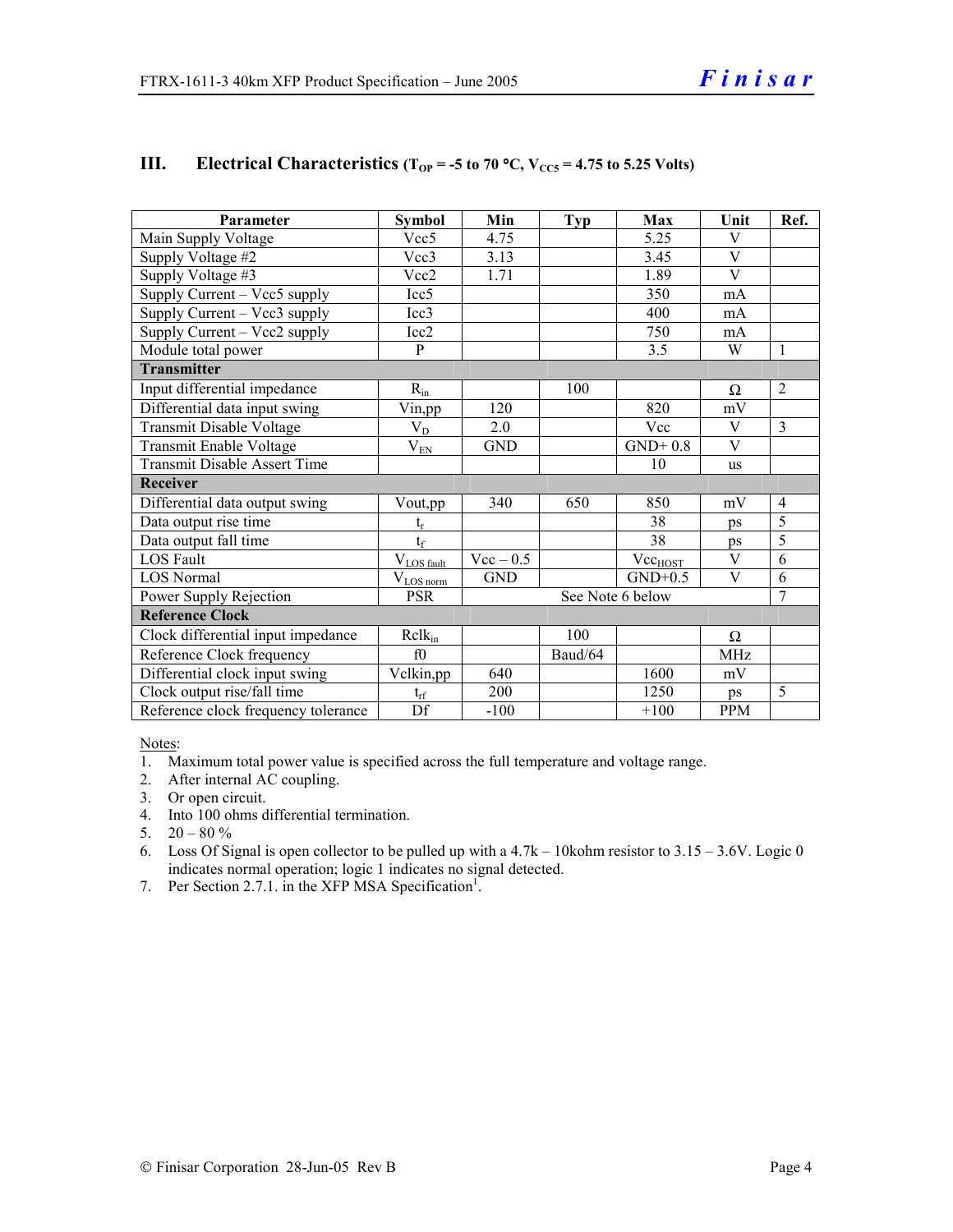| Parameter                                                       | <b>Symbol</b>      | Min   | <b>Typ</b> | Max            | Unit  | Ref.           |  |
|-----------------------------------------------------------------|--------------------|-------|------------|----------------|-------|----------------|--|
| <b>Transmitter</b>                                              |                    |       |            |                |       |                |  |
| Output Opt. Pwr: 9/125 SMF                                      | $P_{OUT}$          | $-1$  |            | $+2$           | dBm   | 1              |  |
| <b>Optical Extinction Ratio</b>                                 | ER                 | 8.2   |            |                | dB    | 1              |  |
| Center Wavelength                                               | $\lambda c$        | 1530  |            | 1565           | nm    |                |  |
| <b>Transmitter Dispersion Penalty</b><br>$(Q800 \text{ ps/nm})$ | <b>TDP</b>         |       |            | $\overline{2}$ | dB    |                |  |
| Sidemode Supression ratio                                       | $SSR_{min}$        | 30    |            |                | dB    |                |  |
| Tx Jitter Generation (peak-to-peak)                             | $Tx_i$             |       |            | 0.1            | UI    | $\overline{2}$ |  |
| Tx Jitter Generation (RMS)                                      | Tx <sub>jRMS</sub> |       |            | 0.01           | UI    | $\mathcal{E}$  |  |
| <b>Relative Intensity Noise</b>                                 | <b>RIN</b>         |       |            | $-130$         | dB/Hz |                |  |
| <b>Receiver</b>                                                 |                    |       |            |                |       |                |  |
| Receiver Sensitivity $\omega$ 9.95Gb/s to<br>11.1Gb/s           | $R_{SENS1}$        |       |            | $-16$          | dBm   | $\overline{4}$ |  |
| <b>Stressed Receiver Sensitivity</b><br>$(OMA)$ @ 10.3Gb/s      | $R_{\rm SENS2}$    |       |            | $-11.3$        | dBm   | 5              |  |
| Maximum Input Power                                             | $P_{MAX}$          | $-1$  |            |                | dBm   |                |  |
| Optical Center Wavelength                                       | $\lambda_{\rm C}$  | 1270  |            | 1600           | nm    |                |  |
| <b>Receiver Reflectance</b>                                     | $R_{rx}$           |       |            | $-27$          | dB    |                |  |
| Path penalty at 40km                                            |                    |       |            | $\mathfrak{D}$ | dB    | 6              |  |
| <b>LOS De-Assert</b>                                            | LOS <sub>D</sub>   |       |            | $-22$          | dBm   |                |  |
| <b>LOS Assert</b>                                               | LOS <sub>A</sub>   | $-28$ |            |                | dBm   |                |  |
| LOS Hysteresis                                                  |                    | 0.5   |            |                | dB    |                |  |

#### **IV.** Optical Characteristics ( $T_{OP} = -5$  to  $70^{\circ}$ C,  $V_{CC5} = 4.75$  to 5.25 Volts)

Notes:

- 1. Having ER=8.2dB guarantees that the –1 dBm minimum output power meets IEEE 802.3ae requirement of minimum OMA = -2.4 dBm.
- 2. Measured with a host jitter of 50 mUI peak-to-peak.
- 3. Measured with a host jitter of 7 mUI RMS.
- 4. Measured with worst ER; BER<10<sup>-12</sup>; PRBS31. Equivalent to  $-14.3$  dBm OMA at ER = 8.2 dB.
- 5. Per IEEE 802.3ae. Equivalent to –14.3 dBm average power at Infinite ER.
- 6. Dispersion penalty is measured in loopback using 18 ps/(nm\*km) fiber (SMF-28).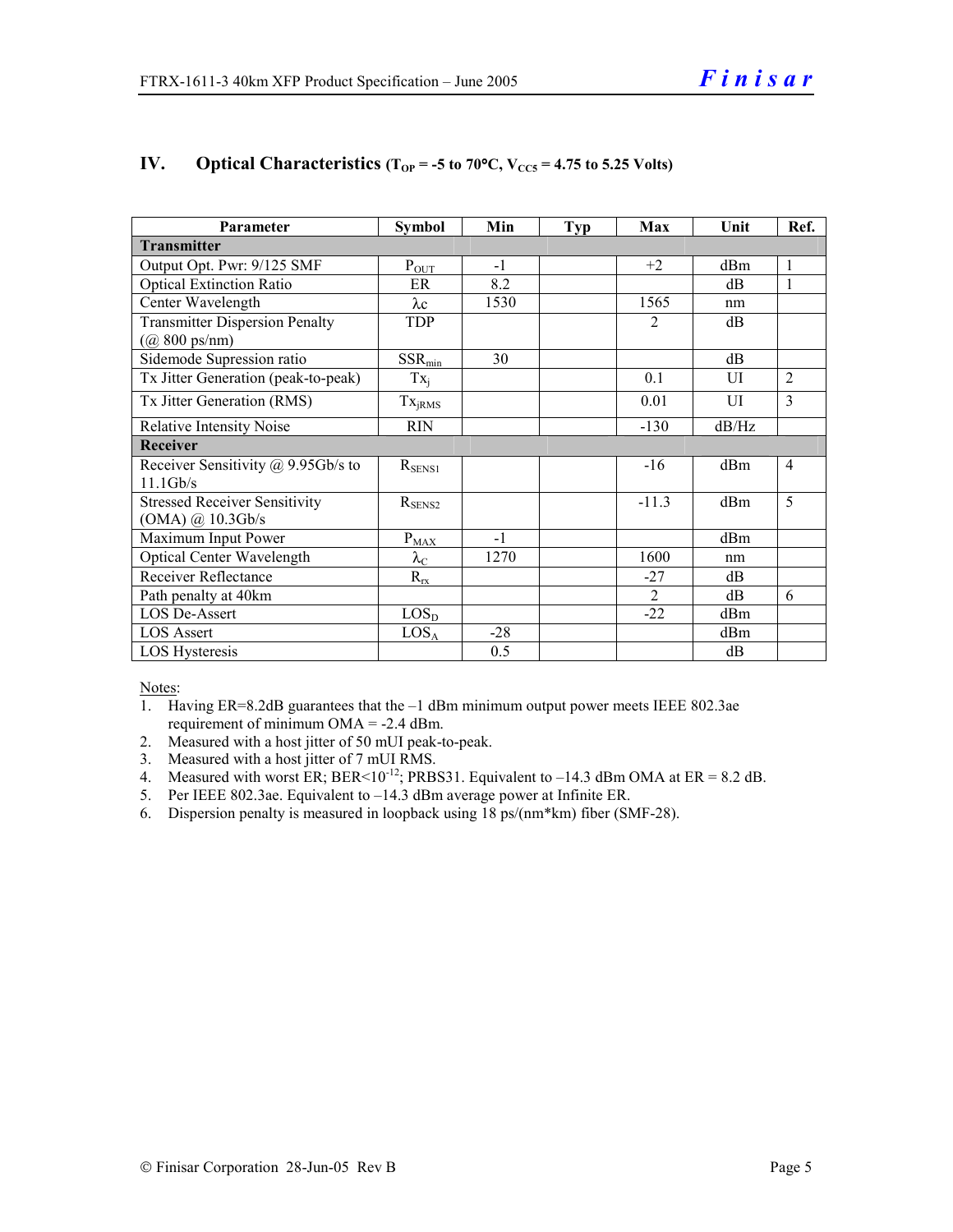#### **V. General Specifications**

| Parameter                  | <b>Symbol</b> | Min  | Typ | Max         | <b>Units</b> | Ref. |
|----------------------------|---------------|------|-----|-------------|--------------|------|
| <b>Bit Rate</b>            | BR            | 9.95 |     | 10.7        | $\rm{Gb/s}$  |      |
| Bit Error Ratio            | <b>BER</b>    |      |     | $\sim$ 0-14 |              |      |
| Max. Supported Link Length | $L_{MAX}$     |      | 40  |             | km           |      |

Notes:

- 1. SONET OC-192 IR-2, OC-192 IR-3, 10GBASE-ER/EW, 10G Fibre Channel, ITU-T G.709, 10GBASE-ER/EW + FEC
- 2. Tested with a  $2^{31} 1$  PRBS

#### **VI. Environmental Specifications**

Finisar XFP transceivers have an operating temperature range from  $-5^{\circ}$ C to  $+70^{\circ}$ C case temperature.

| <b>Parameter</b>           | <b>Symbol</b> | Min | $\mathbf{T}_{\mathbf{V}\mathbf{p}}$ | Max      | <b>Units</b> | Ref. |
|----------------------------|---------------|-----|-------------------------------------|----------|--------------|------|
| Case Operating Temperature | $\sim$ 0D     | -   |                                     | 70       | $\sim$       |      |
| Storage Temperature        | ⊥ sto         | -40 |                                     | $\sigma$ | $\sim$       |      |

#### **VII. Regulatory Compliance**

Finisar XFP transceivers are Class 1 Laser Products. They are certified per the following standards:

| <b>Feature</b>       | Agency          | <b>Standard</b>                                                                                        | Certificate<br><b>Number</b> |
|----------------------|-----------------|--------------------------------------------------------------------------------------------------------|------------------------------|
| Laser Eye<br>Safety  | <b>FDA/CDRH</b> | CDRH 21 CFR 1040 and Laser Notice 50                                                                   | 9210176-60                   |
| Laser Eye<br>Safety  | <b>TÜV</b>      | EN 60825-1: 1994+A11:1996+A2:2001<br>IEC 60825-1: 1993+A1:1997+A2:2001<br>IEC 60825-2: 2000, Edition 2 | In Process                   |
| Electrical<br>Safety | TÜV             | EN 60950                                                                                               | In Process                   |
| Electrical<br>Safety | UL/CSA          | <b>CLASS 3862.07</b><br><b>CLASS 3862.87</b>                                                           | In Process                   |

Copies of the referenced certificates are available at Finisar Corporation upon request.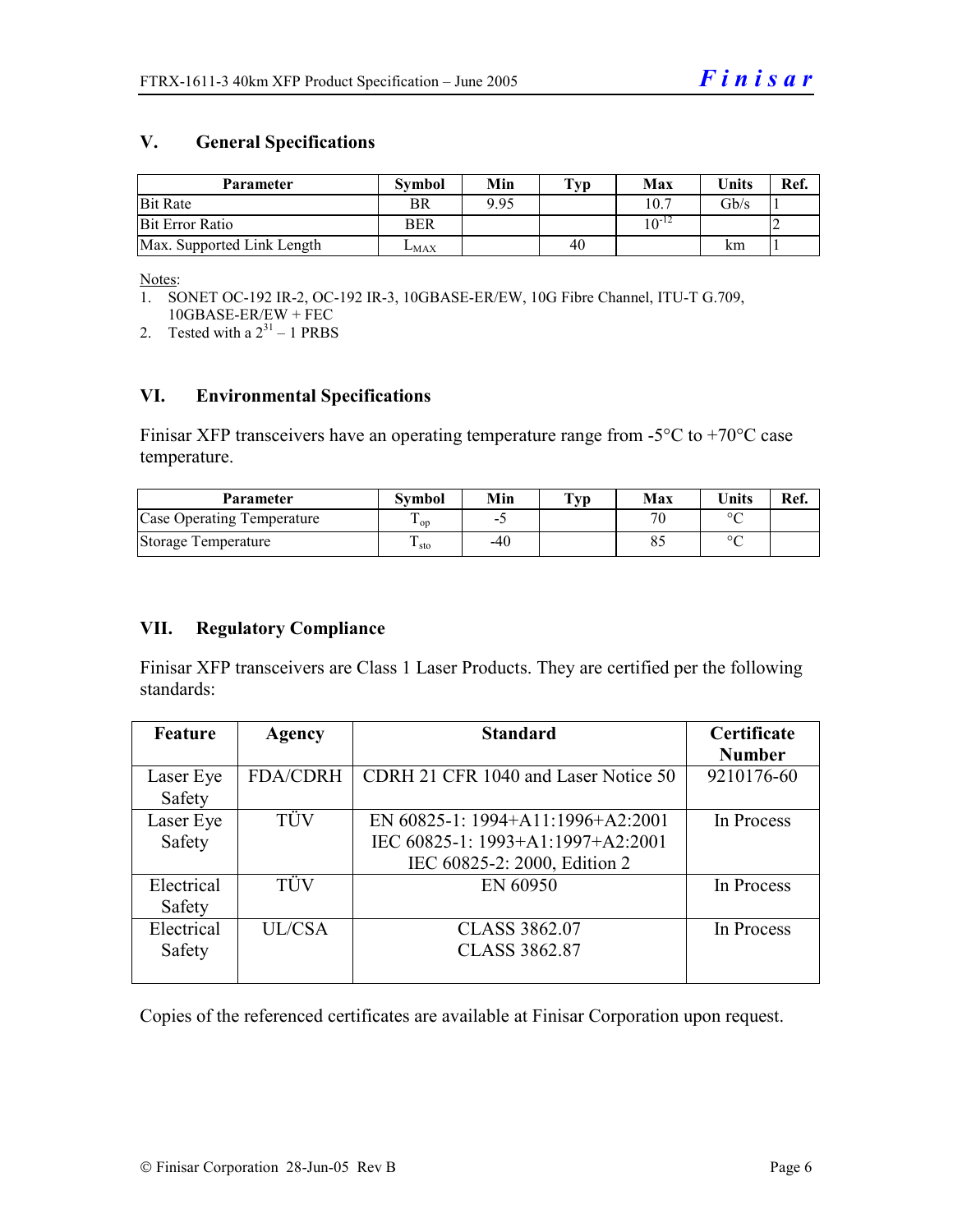#### **VIII. Digital Diagnostics Functions**

As defined by the XFP MSA<sup>1</sup>, Finisar XFP transceivers provide digital diagnostic functions via a 2-wire serial interface, which allows real-time access to the following operating parameters:

- Transceiver temperature
- Laser bias current
- Transmitted optical power
- Received optical power
- Transceiver supply voltage

It also provides a sophisticated system of alarm and warning flags, which may be used to alert end-users when particular operating parameters are outside of a factory-set normal range.

The operating and diagnostics information is monitored and reported by a Digital Diagnostics Transceiver Controller (DDTC) inside the transceiver, which is accessed through the 2-wire serial interface. When the serial protocol is activated, the serial clock signal (SCL pin) is generated by the host. The positive edge clocks data into the XFP transceiver into those segments of its memory map that are not write-protected. The negative edge clocks data from the XFP transceiver. The serial data signal (SDA pin) is bi-directional for serial data transfer. The host uses SDA in conjunction with SCL to mark the start and end of serial protocol activation. The memories are organized as a series of 8-bit data words that can be addressed individually or sequentially. The 2-wire serial interface provides sequential or random access to the 8 bit parameters, addressed from 000h to the maximum address of the memory.

For more detailed information, including memory map definitions, please see the XFP MSA documentation<sup>1</sup>.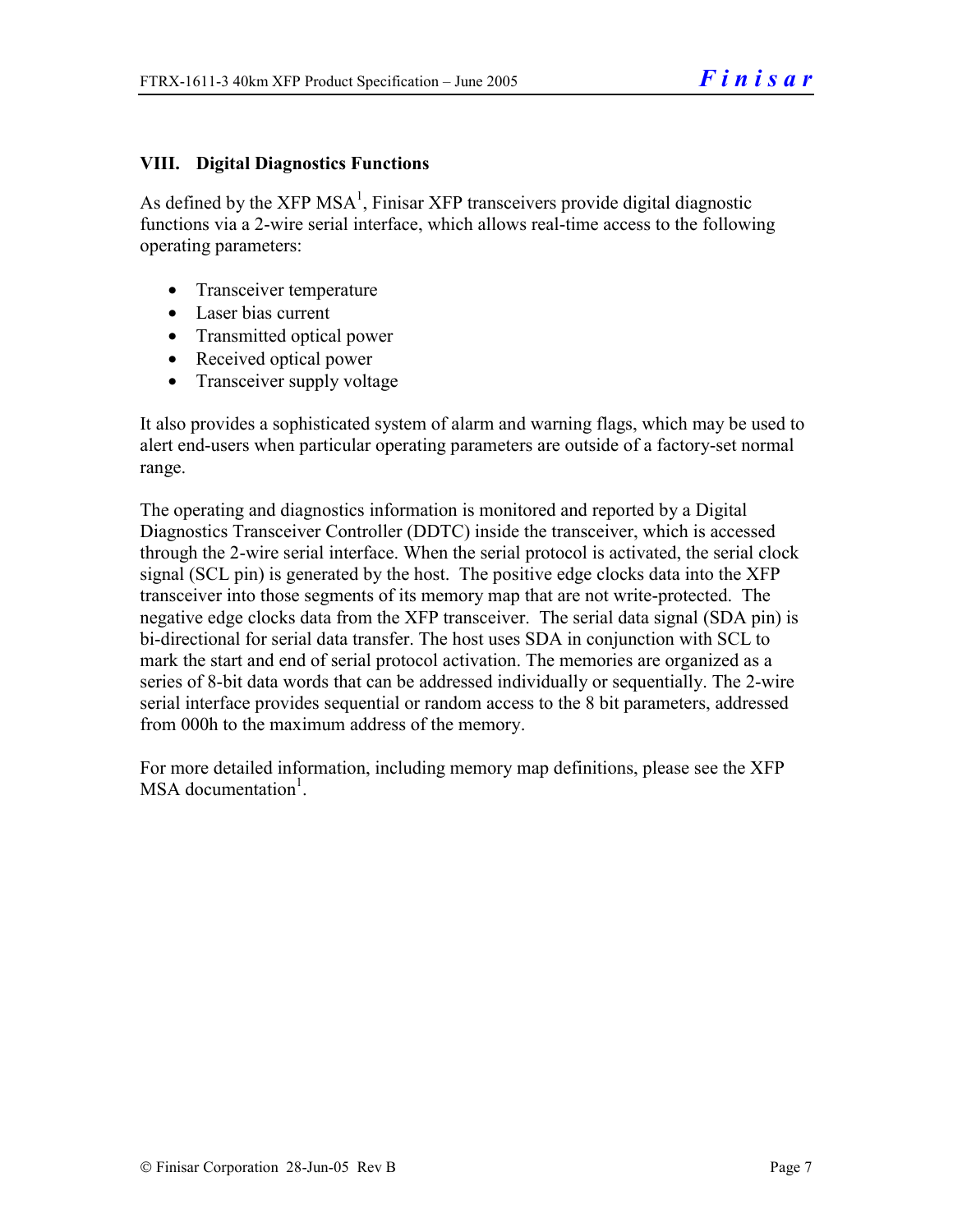#### **IX. Mechanical Specifications**

Finisar's XFP transceivers are compliant with the dimensions defined by the XFP Multi-Sourcing Agreement (MSA).



**XFP Transceiver (dimensions are in mm)**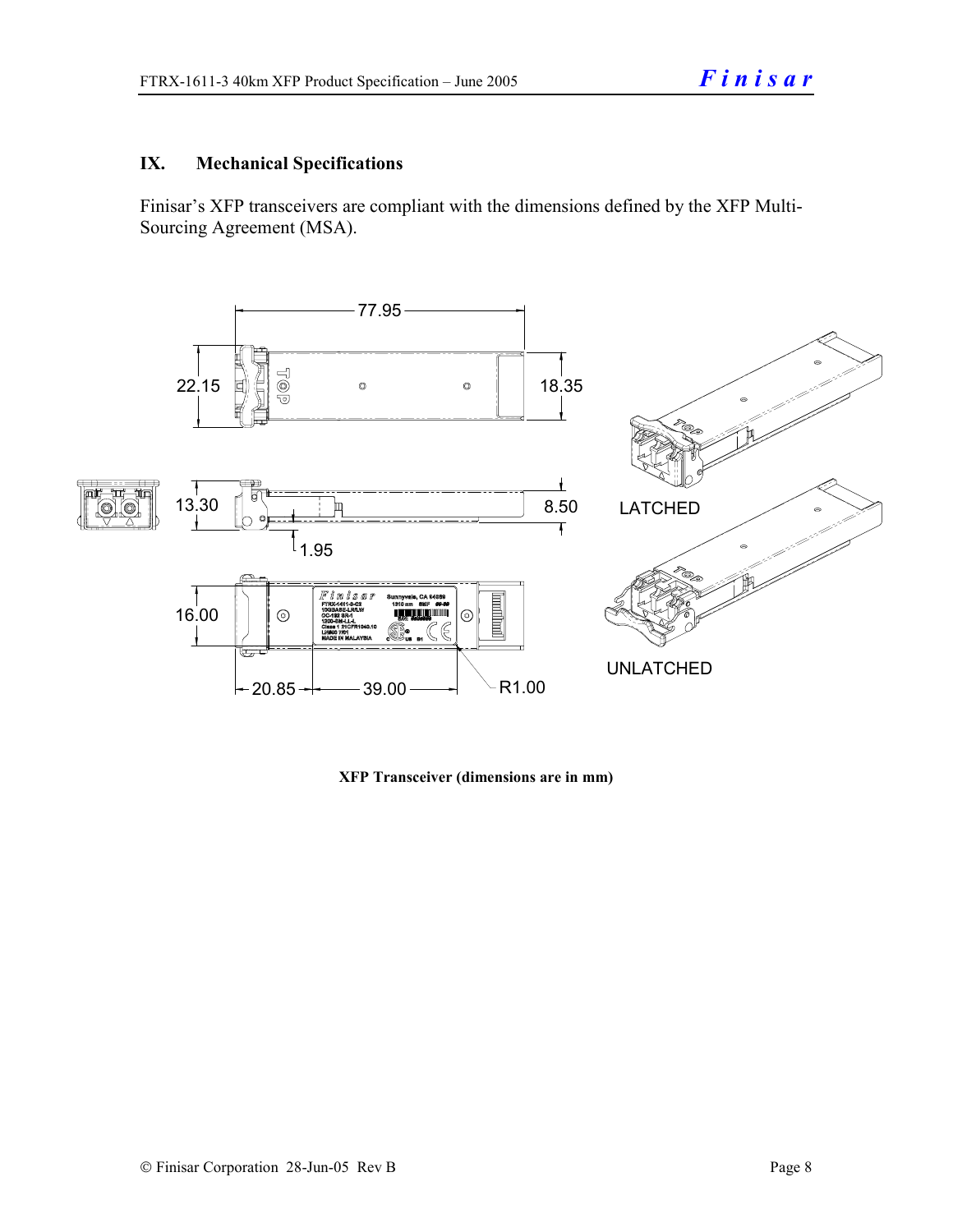

#### **X. PCB Layout and Bezel Recommendations**

**XFP Host Board Mechanical Layout (dimensions are in mm)**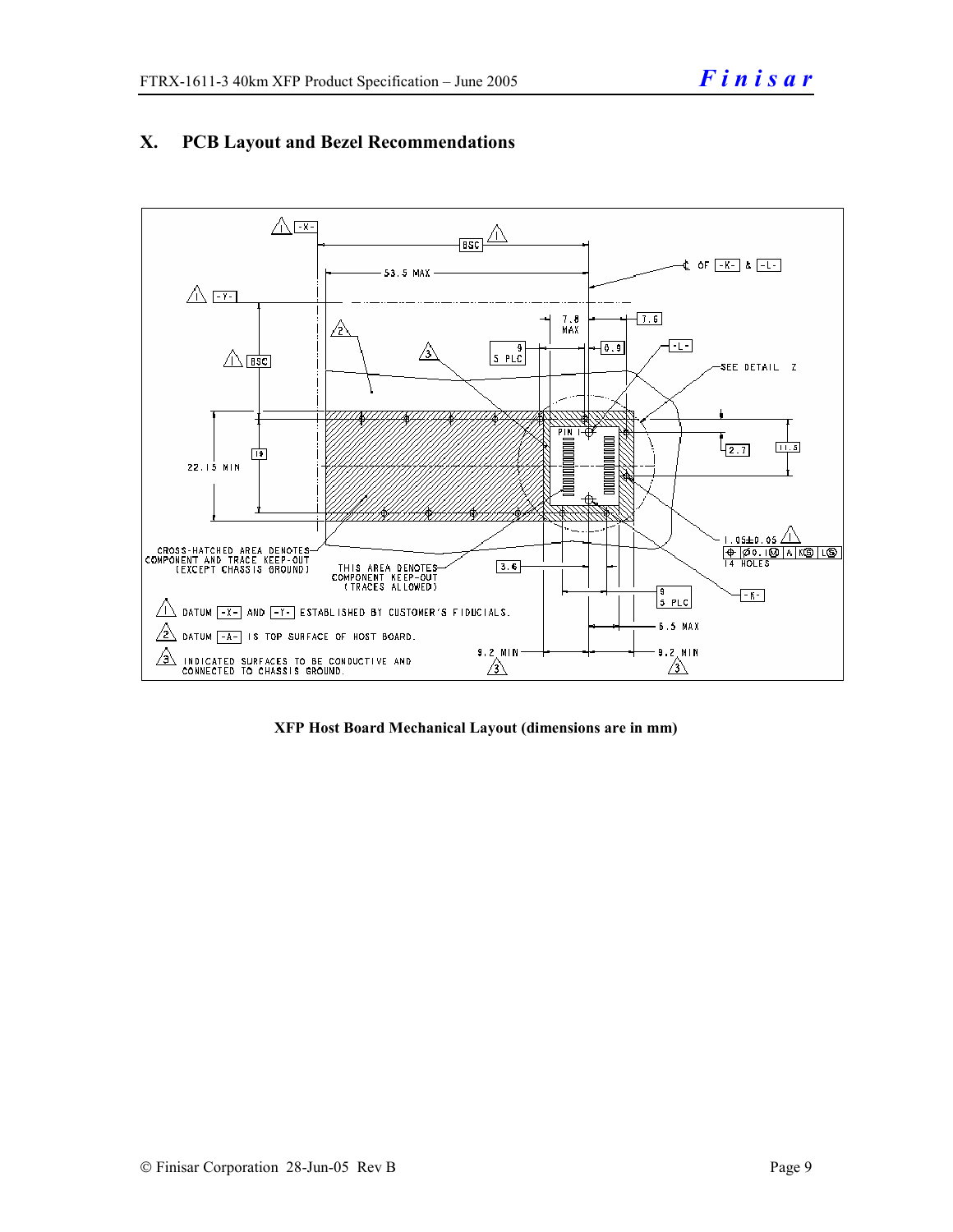

**XFP Detail Host Board Mechanical Layout (dimensions are in mm)**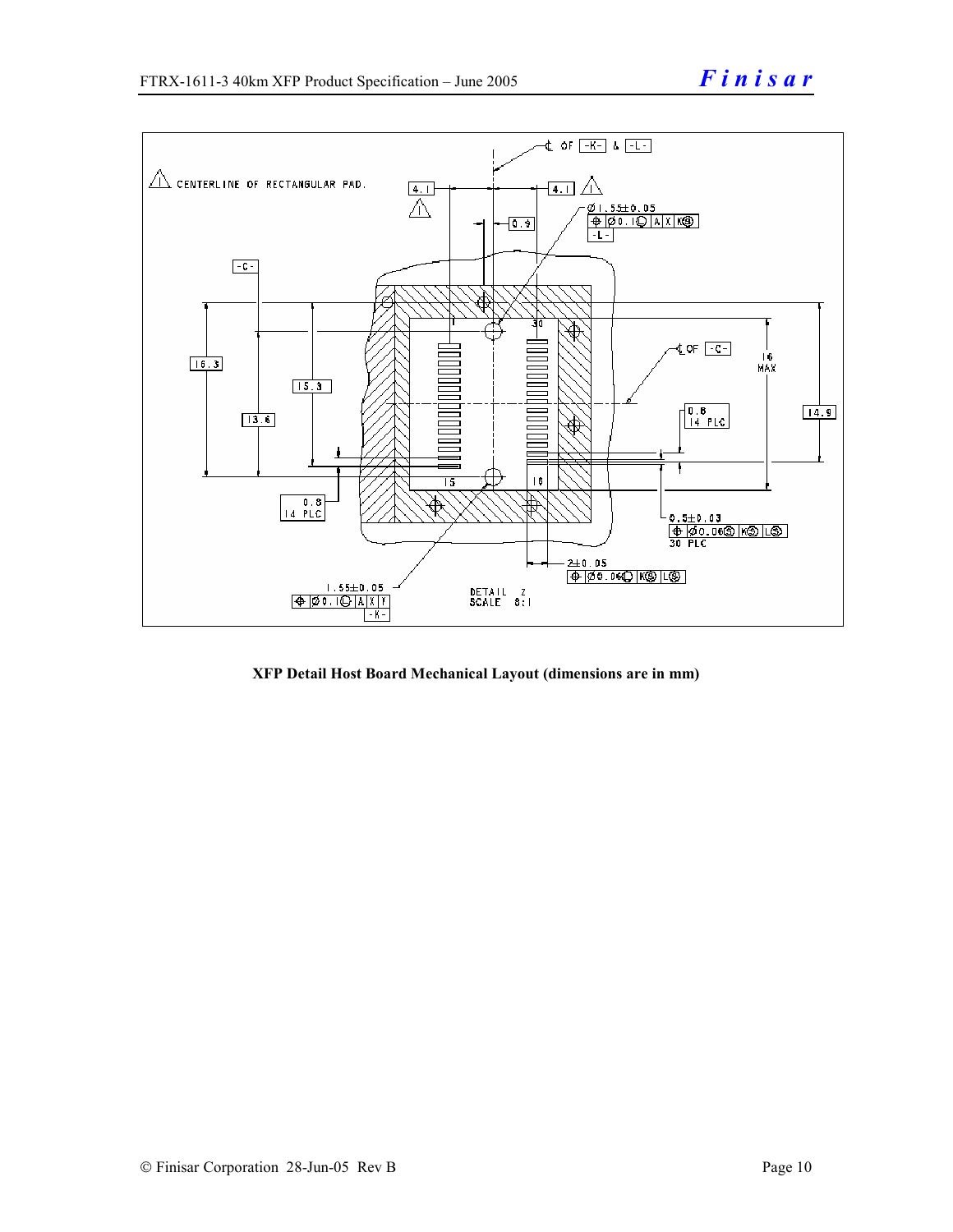

**XFP Recommended Bezel Design (dimensions are in mm)**